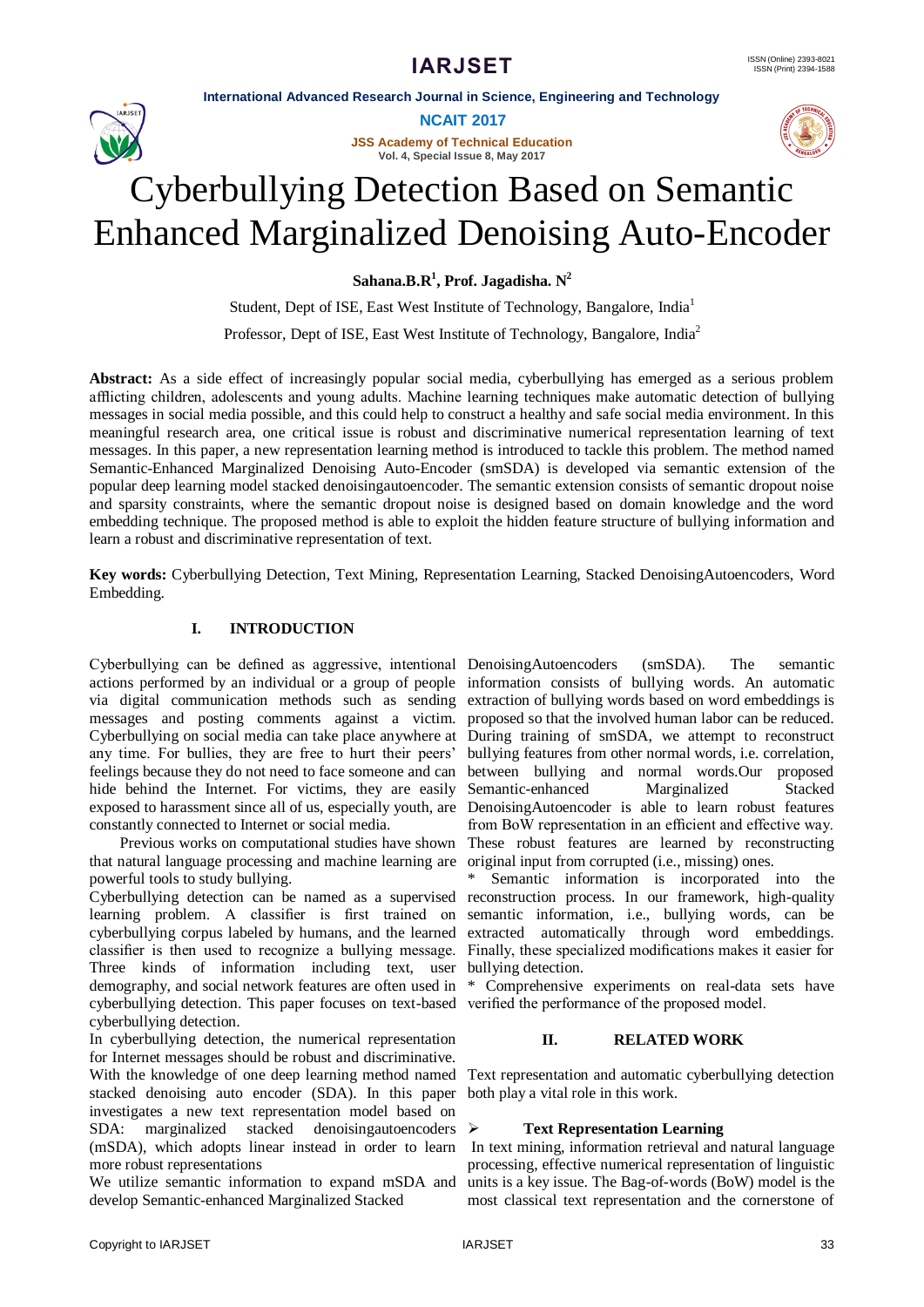

**JSS Academy of Technical Education**

**.**

**Vol. 4, Special Issue 8, May 2017**

Analysis (LSA) and topic models. BoW model represents structure which are predictive of the existence of bullying a document in a textual corpus using a vector of real so that the learned representation can be discriminative. numbers indicating the occurrence of words in the document.

IEEE TRANSACTIONS ON AFFECTIVE COMPUTING 3 and effective, the representation is often very sparse. To **SEMANTIC-ENHANCED MARGINALIZED**  address this problem, LSA applies Singular Value **STACKED DENOISING AUTO-ENCODER** Decomposition (SVD) on the word-document matrix for BoW model to derive a low-rank approximation. Each We first introduce notations used in this paper. Let  $D =$ new feature is a linear combination of all original features to alleviate the sparsity problem. Topic models, including Probabilistic Latent Semantic Analysis and Latent Dirichlet Allocation are also proposed. Topic models try to define the generation process of each word occurred in a document. Similar to the approaches afore mentioned, our proposed approach takes the BoW representation as the input. However, this approach has some distinct merits. Firstly, the multi-layers and non-linearity of our Encoder. model can ensure a deep learning architecture for text representation, which has been proven to be effective for  $\triangleright$ learning high-level features. Second, the learned representation can be more robust. Third, specific to cyberbullying detection, our method employs the semantic reconstruct the original input from a corrupted one  $\tilde{ }$  with information, including bullying words and sparsity constraint imposed on mapping matrix in each layer and this will in turn produce more discriminative  $\triangleright$ representation.

#### **Cyberbullying Detection**

With the increasing popularity of social media in recent years, cyberbullying has emerged as a serious problem afflicting children and young adults. Previous studies of cyberbullying focused on extensive surveys and its Analysis and topic models. As shown in Figure 1. (a), a psychological effects on victims, and were mainly denoisingautoencoder is trained to reconstruct these conducted by social scientists and psychologists. Although removed features values from the rest uncorrupted one. It researchers have said that the machine learning is gaining is shown that the learned representation is robust and can increased popularity in recent years. Several research areas be regarded as a high level concept feature since the including topic detection and affective analysis are closely correlation information is invariant to domain-specific related to cyberbullying detection. In machine learning-vocabularies. based cyberbullying detection, there are two issues: 1) text representation learning to transform each post/message into a numerical vector and 2) classifier training.

Xu et.al presented several off-the-shelf NLP solutions including BoW models, LSA and LDA for representation learning to capture bullying signals in social media. As an introductory work, they did not develop specialized models for cyberbullying detection. Yin et.al proposed to combine BoW features, sentiment feature and contextual features to train a classifier for detecting possible harassing post. Dinakar et.al used Linear Discriminative Analysis to learn label specific features and combine them with BoW features to train a classifier. In addition, they need to construct a bully space knowledge base to boost the performance of natural language processing method. Different from these approaches, our proposed model can learn robust features by reconstructing the original data from corrupted data and introduce semantic corruption

some states-of-arts models including Latent Semantic noise and sparsity mapping matrix to explore the feature

### **III. PROPOSED WORK**

{w1,...,wd}be the dictionary covering all the words existing in the text corpus. We represent each message using a BoW vector  $x \in Rd$ . Then, the whole corpus can be denoted as a matrix:

 $X = [x1,...,xn] \in Rdx$ n, where n is the number of available posts. We next briefly review the marginalized stacked denoising auto-encoder and present our proposed Semanticenhanced Marginalized Stacked Denoising Auto-

#### **Marginalized Stacked Denoising Auto-encoder**

The basic idea behind denoising auto-encoder is to the goal of obtaining robust representation.

#### **Semantic Enhancement for mSDA**

The advantage of corrupting the original input in mSDA can be explained by feature co-occurrence statistics. The co-occurrence information is able to derive a robust feature representation under an unsupervised learning framework, and this also motivates other state-of-the-art text feature learning method such as Latent Semantic



Fig.  $1(a)$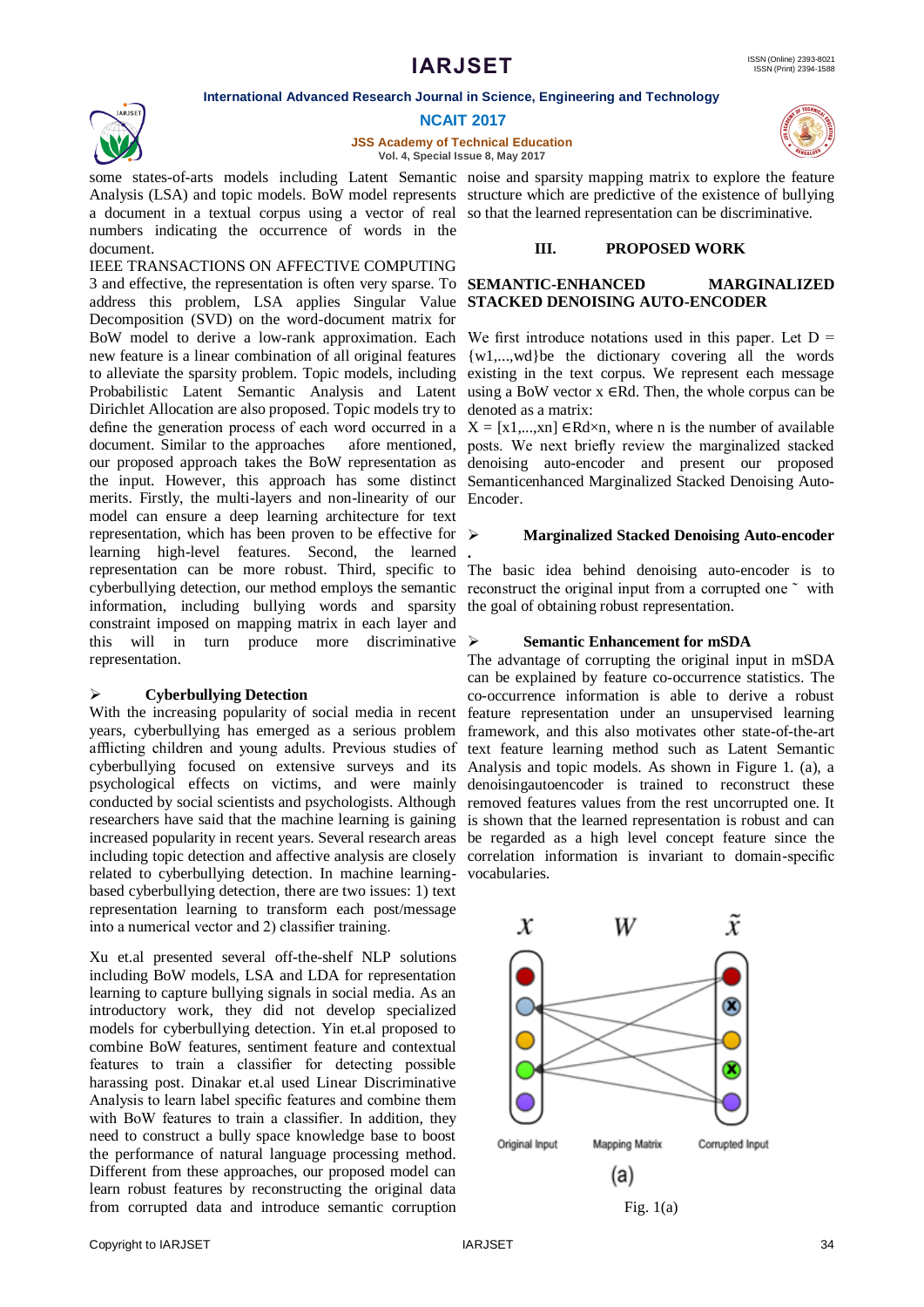

**NCAIT 2017**

**JSS Academy of Technical Education Vol. 4, Special Issue 8, May 2017**

In Fig 1.(a) and 1(b) The cross symbol denotes that its words, i.e. insulting seeds, based on word embeddings as corresponding feature is corrupted.

#### **Semantic Dropout Noise**

The dropout noise adopted in mSDA is an uniform distribution, where each feature has the same probability to be removed. In cyberbullying detection, most bullying posts contain bullying words such as foul languages. Cyberbullying words can be explored by using a different pattern, For example, the embedding of the misspelled dropout noise that features corresponding to bullying words have a larger probability of corruption than other features. The imposed large probability on bullying. This kind of dropoutnoise can be denoted as semantic dropout noise, because semantic information is used to design dropout structure. As shown in Figure 1. (b), the correlation between features can enable other normal words to predict bullying labels. The proposedsmSDA can dealwith the problem learning a robust feature representation, which is a high level concept  $\mathbf{\hat{P}}$ representation. The correlation explored by this autoencoder structure enables the subsequent classifier to learn performance. In addition, the semantic dropout noise exploits the correlation between bullying features and normal features better and hence, facilitates cyberbullying can also accept and send friend requests. Fig 2(c) detection.





As analyzed above, the bullying features play an important role and should be chosen properly. In the following, the steps for constructing bullying feature set are given, in which the first layer and the other layers are addressed separately. For the first layer, expert knowledge and word embeddings are used. For the other layers, discriminative feature selection is conducted. Layer One: firstly, we build a list of words with negative affective, including swear words and dirty words. Then, we compare the word list with the BoW features of our own corpus, and regard the intersections as bullying features. However, it is possible that expert knowledge is limited and does not reflect the current usage and style of cyber language. Therefore, we expand the list of pre-defined insulting

follows: Word embeddings use real-valued and lowdimensional vectors to represent semantics of words. The well-trained word embeddings lie in a vector space where similar words are placed close to each other. In addition, since the word embeddings adopted here are trained in a large scale corpus from Twitter, the similarity captured by word embeddings can represent the specific language word fck is close to the embedding of fuck so that the word fck can be automatically extracted based on word embeddings.

#### **The proposed work has the following steps:**

 $\div$  Firstly, the user has to register by signing up as in an online social network, by entering his/her userid and password. After registrations the users can login with their authentication.fig 2(a)

 Secondly, once after the registration is done he /she can login by providing credential details. Fig 2(b)

the discriminative word and improve the classification to privately and publicly, options are built. Users can also Where after the existing users can send messages share post with others. The user can able to search the other user profiles and public posts. In this module users

> If in case, the user posts information containing bullying words or foul language the post gets blocked and will not be displayed. Fig 2(d)

| <b>Cyberbulling</b>                                                                                                        |  |
|----------------------------------------------------------------------------------------------------------------------------|--|
| $-$ Login<br><b>Contractor</b><br>Userld<br>Password <b>Illinois</b><br><b>Confession State Street, Inc.</b><br>Logic Cost |  |
| <b>Continued Some Head</b><br>For Asher, Signic Here                                                                       |  |

Fig.2(a) Example of a snapshot of a login page.

|                                                       | Cyberbulling |                      |                          |                                       |  |
|-------------------------------------------------------|--------------|----------------------|--------------------------|---------------------------------------|--|
| HomePage<br>Logout                                    |              |                      |                          |                                       |  |
| Welcome! xyz abc                                      |              |                      | Status Update management |                                       |  |
|                                                       |              |                      | -What's on your mind!!-  |                                       |  |
| - Find Friends                                        |              | <b>Status</b> heliot |                          |                                       |  |
| · ViewFriendRequest<br>- Share Photo<br>- FriendsList |              |                      | Update Clear             |                                       |  |
| - Profile Modify                                      |              |                      |                          | Posted By vyz<br><b>Nello vontiff</b> |  |
|                                                       |              |                      |                          | Posted By shekar                      |  |
|                                                       |              |                      | $\sim$                   | welcome to world                      |  |

Fig.2(b) Example of a snapshot of a sign-up page